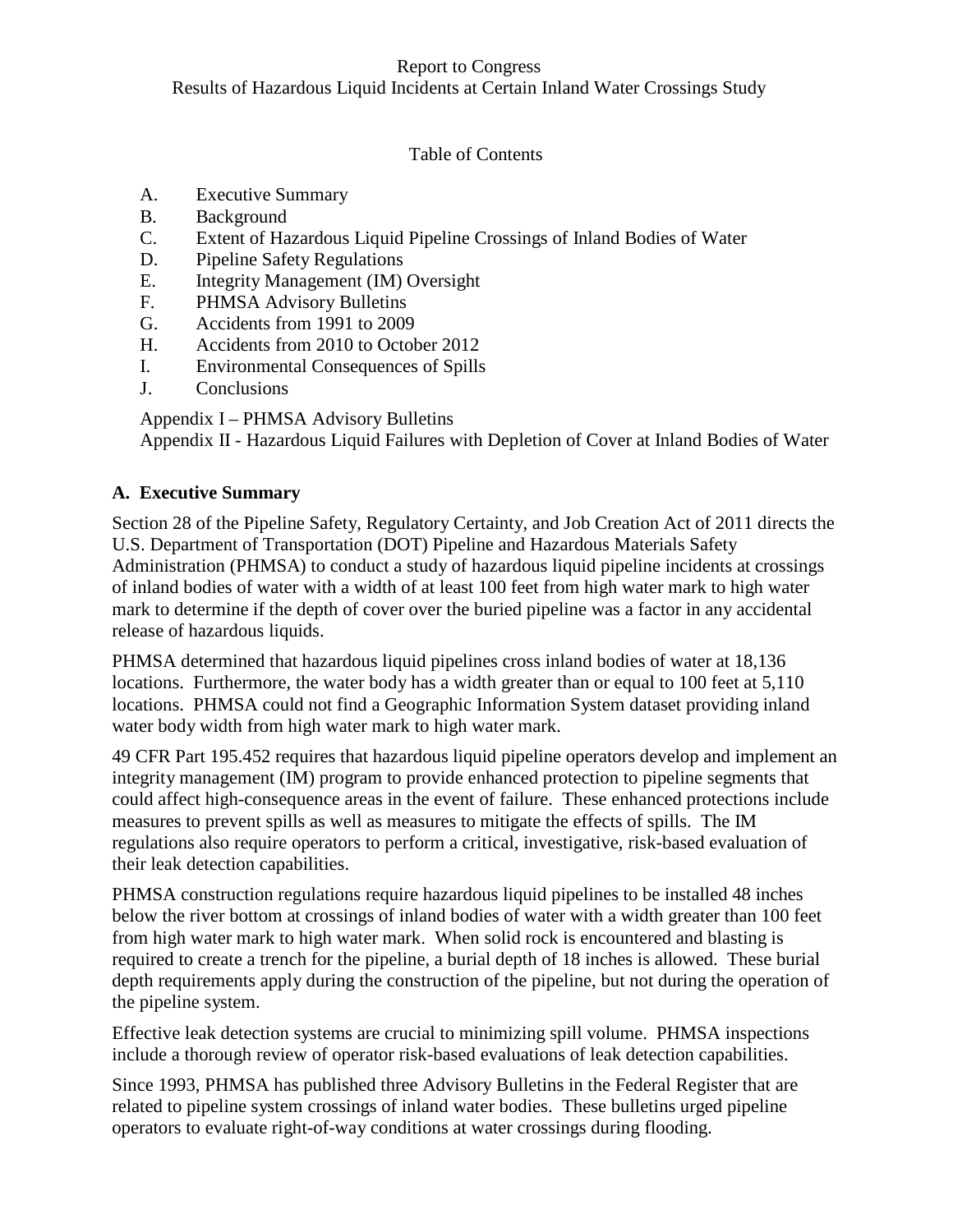To identify specific incidents relevant to the study, PHMSA used hazardous liquid pipeline accident data submitted by pipeline operators from 1991 through October 2012. The PHMSA is unable to definitively identify water crossings exceeding 100 feet from high water mark to high water mark, so all accidents at all inland water crossing accidents are included. The PHMSA identified 20 accidents occurring at inland water crossings between 1991 and October 2012.

A depletion of cover, sometimes in the waterway and other times in new channels cut by floodwaters, was a factor in 16 accidents. The dynamic and unique nature of rivers and flood plains was a factor in each accident. These 16 accidents are 0.3 percent of all reported hazardous liquid accidents and 0.5 percent of the hazardous liquid significant incidents.

Pipeline failures caused by the October 1994 flooding of the San Jacinto River in Harris County, TX, account for 62 percent of the gross spill volume at inland water crossings. The failures were evenly distributed among crude oil, refined petroleum products, and highly volatile liquids. Fifty-nine percent of the gross spill volume was released from refined petroleum products pipelines.

The PHMSA will report to Congress again within one year with an update on plans to ensure the sufficiency of PHMSA regulations regarding pipeline depth of cover.

## **B. Background**

Section 28 of the Pipeline Safety, Regulatory Certainty, and Job Creation Act of 2011 directs the DOT's PHMSA to conduct a study of hazardous liquid pipeline incidents at crossings of inland bodies of water with a width of at least 100 feet from high water mark to high water mark to determine if the depth of cover over the buried pipeline was a factor in any accidental release of hazardous liquids. A report on the results of the study is due no later than one year after the date of enactment of section 28. Since the 2011 Act was signed into law on January 3, 2012, the report is due no later than January 3, 2013. The report is to be transmitted from the Secretary of Transportation to the Committee on Transportation and Infrastructure and the Committee on Energy and Commerce of the House of Representatives; and the Committee on Commerce, Science, and Transportation of the Senate.

If the report finds that depth of cover is a contributing factor in the accidental release of hazardous liquids, PHMSA requirements for the depth of cover must be reviewed to determine whether they are sufficient. The sufficiency review must be completed within one year of this report.

# **C. Extent of Hazardous Liquid Pipeline Crossings of Inland Bodies of Water**

The National Pipeline Mapping System (NPMS) dataset was used to identify the number of hazardous liquid pipelines that cross inland bodies of water. The PHMSA could not find a Geographic Information System (GIS) dataset providing inland water body width from high water mark to high water mark.

The metadata did not specify river flow levels for the width data. Therefore, PHMSA created the most accurate water body dataset feasible by combining the 2011 hydrolin and hydroploy datasets from the National Transportation Atlas Database (NTAD). When water features appeared in both datasets, PHMSA removed the duplicates before counting the pipeline crossings.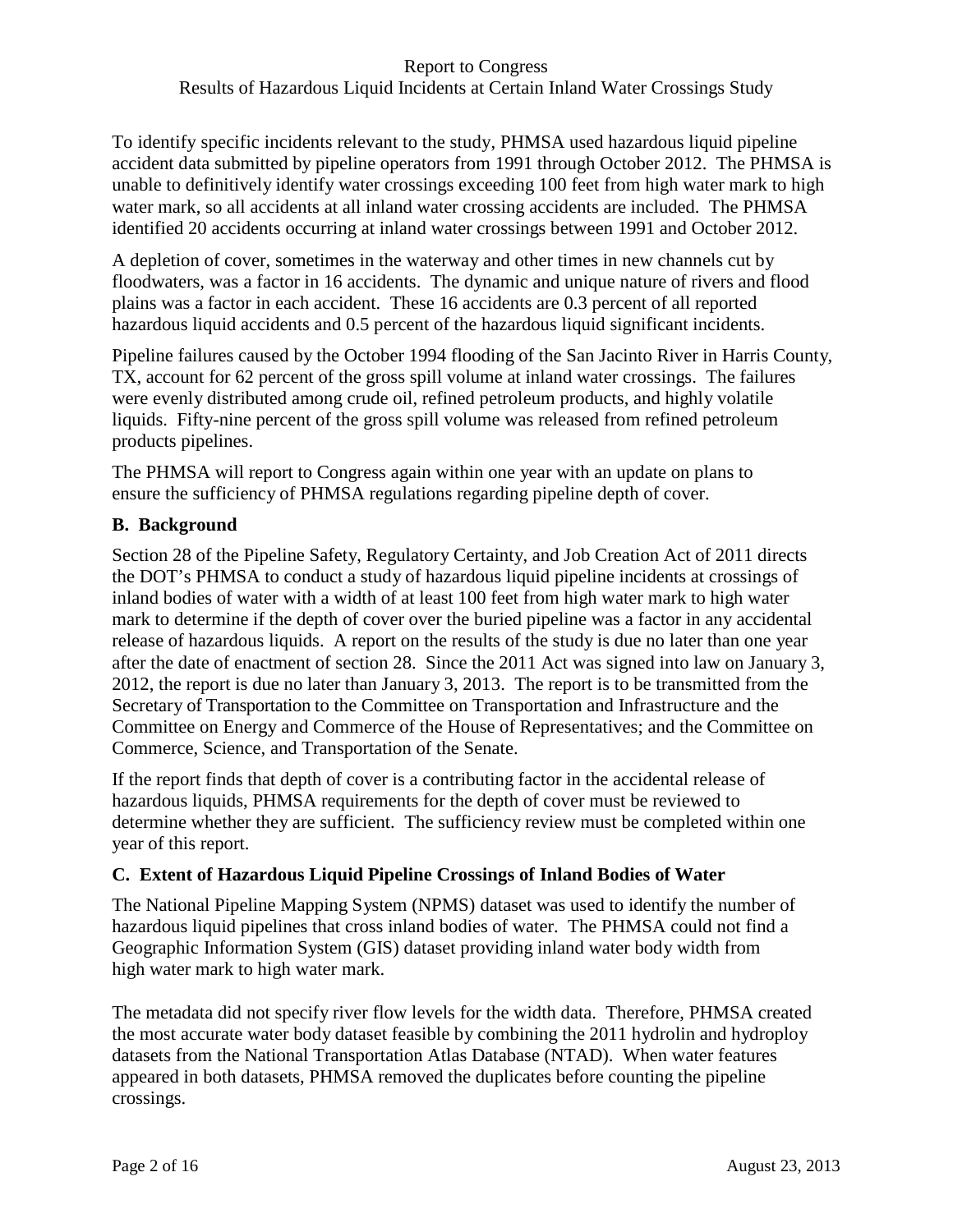After combining the NPMS hazardous liquid pipeline dataset and the water body dataset, PHMSA determined that hazardous liquid pipelines cross inland bodies of water at 18,136 locations. Furthermore, the water body has a width greater than or equal to 100 feet at 5,110 locations.

# **D. Pipeline Safety Regulations**

PHMSA promulgated 49 CFR Part 195 to establish minimum pipeline safety standards for hazardous liquid pipeline systems. Regulations relevant to depth of cover are found in two subparts: Construction, and Operation and Maintenance. Integrity management (IM) regulations are included in the Operations and Maintenance subpart.

The regulation, 49 C.F.R. Part 195.452, requires that hazardous liquid pipeline operators develop and implement an IM program to provide enhanced protection to designated pipeline segments that could affect high-consequence areas (HCAs) in the event of failure. HCAs are populated areas, unusually sensitive environmental areas, sole-source drinking water supplies, and commercially navigable waterways. These enhanced protections include measures to prevent leaks, failures, and incidents, as well as measures to mitigate the effects of spills.

Pipeline integrity is assured by controls and programs that prevent or minimize the likelihood of a spill. Many of these programs are embodied in regulations that predate the IM rule. These include such fundamental programs as damage prevention, patrolling, corrosion control practices, overpressure controls, and operator qualification.

Timely leak detection is a critical part of prompt leak mitigation because an operator's response does not begin until the leak is detected. Operators are required, by the IM rule, to have a means to detect leaks. Operators must also perform a critical, investigative, risk-based evaluation of their leak detection capabilities. The operator's evaluation of its leak detection capabilities must consider, at a minimum, the following factors:

- 1. Length and size of the pipeline;
- 2. Type of product carried;
- 3. The pipeline's proximity to the high consequence area;
- 4. The swiftness of leak detection;
- 5. Location of nearest response personnel;
- 6. Leak history; and
- 7. Risk assessment results.

Operators must modify and improve their means of detecting leaks, as necessary, to protect HCAs if the evaluation indicates modifications are needed. While the IM rule focuses on additional protections for HCAs, operators also have an obligation to detect and respond to leaks outside of HCAs. Typically, the same leak detection systems and procedures are used to detect leaks both inside and outside HCAs.

Regulations in the Construction subpart require a burial depth of 48 inches under the river bottom at crossings of inland bodies of water with a width greater than 100 feet from high water mark to high water mark. When solid rock is encountered and blasting is required to create a trench for the pipeline, a burial depth of 18 inches is allowed. These burial depth requirements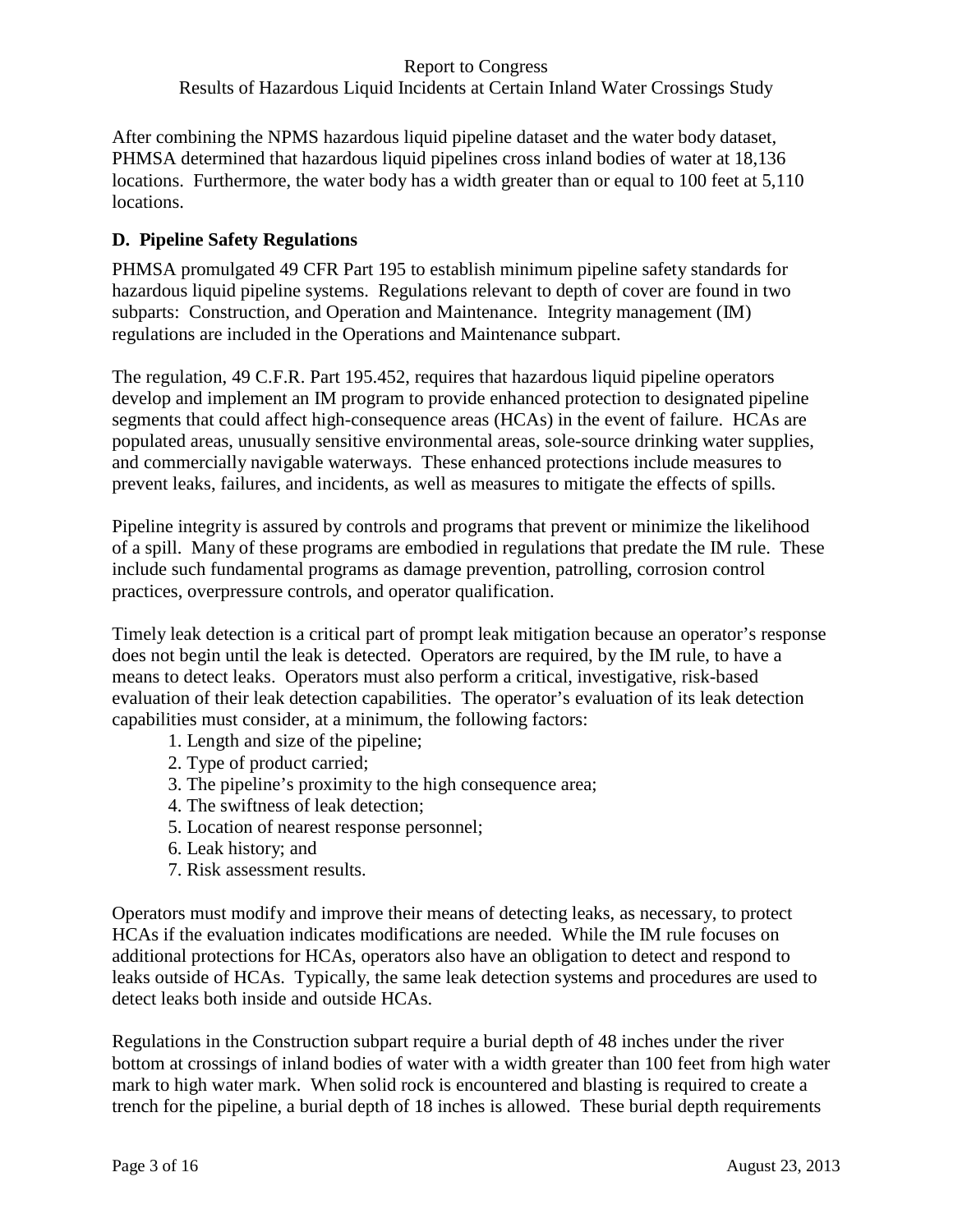#### Results of Hazardous Liquid Incidents at Certain Inland Water Crossings Study

apply during the construction of the pipeline, but not during the operation of the pipeline system. The PHMSA has no regulation requiring burial depths to be maintained during operation.

### **Subpart D – Construction - Part 195.248 - Cover over buried pipeline.**

(a) Unless specifically exempted in this subpart, all pipe must be buried so that it is below the level of cultivation. Except as provided in paragraph (b) of this section, the pipe must be installed so that the cover between the top of the pipe and the ground level, road bed, river bottom, or underwater natural bottom (as determined by recognized and generally accepted practices), as applicable, complies with the following table:

| Cover inches (millimeters)                     |                       |                     |  |  |  |
|------------------------------------------------|-----------------------|---------------------|--|--|--|
| Location                                       | For normal excavation | For rock excavation |  |  |  |
|                                                |                       |                     |  |  |  |
| Industrial, commercial, and                    | 36 (914)              | 30(762)             |  |  |  |
| residential areas                              |                       |                     |  |  |  |
| Crossing of inland bodies of water             | 48 (1219)             | 18 (457)            |  |  |  |
| with a width of at least 100 feet (30)         |                       |                     |  |  |  |
| meters) from high water mark to                |                       |                     |  |  |  |
| high water mark                                |                       |                     |  |  |  |
| Drainage ditches at public roads               | 36 (914)              | 36(914)             |  |  |  |
| and railroads                                  |                       |                     |  |  |  |
| Deepwater port safety zones                    | 48 (1219)             | 24(610)             |  |  |  |
| Gulf of Mexico and its inlets in               | 36 (914)              | 18 (457)            |  |  |  |
| waters less than $15$ ft $(4.6$ meters)        |                       |                     |  |  |  |
| deep as measured from mean low                 |                       |                     |  |  |  |
| water                                          |                       |                     |  |  |  |
| Other offshore areas under water               | 36 (914)              | 18 (457)            |  |  |  |
| less than 12 ft $(3.7 \text{ meters})$ deep as |                       |                     |  |  |  |
| measured from mean low water                   |                       |                     |  |  |  |
| Any other area                                 | 30 (762)              | 18 (457)            |  |  |  |

 $<sup>1</sup>$  Rock excavation is any excavation that requires blasting or removal by equivalent</sup> means.

(b) Except for the Gulf of Mexico and its inlets in waters less than 15 feet (4.6 meters) deep, less cover than the minimum required by paragraph (a) of this section and Sec. 195.210 may be used if—

(1) It is impracticable to comply with the minimum cover requirements; and

(2) Additional protection is provided that is equivalent to the minimum required cover.

Regulations in the Operation and Maintenance subpart require operators to make repairs on its pipeline system.

**Subpart F - Operation and Maintenance – Part 195.401 General requirements.**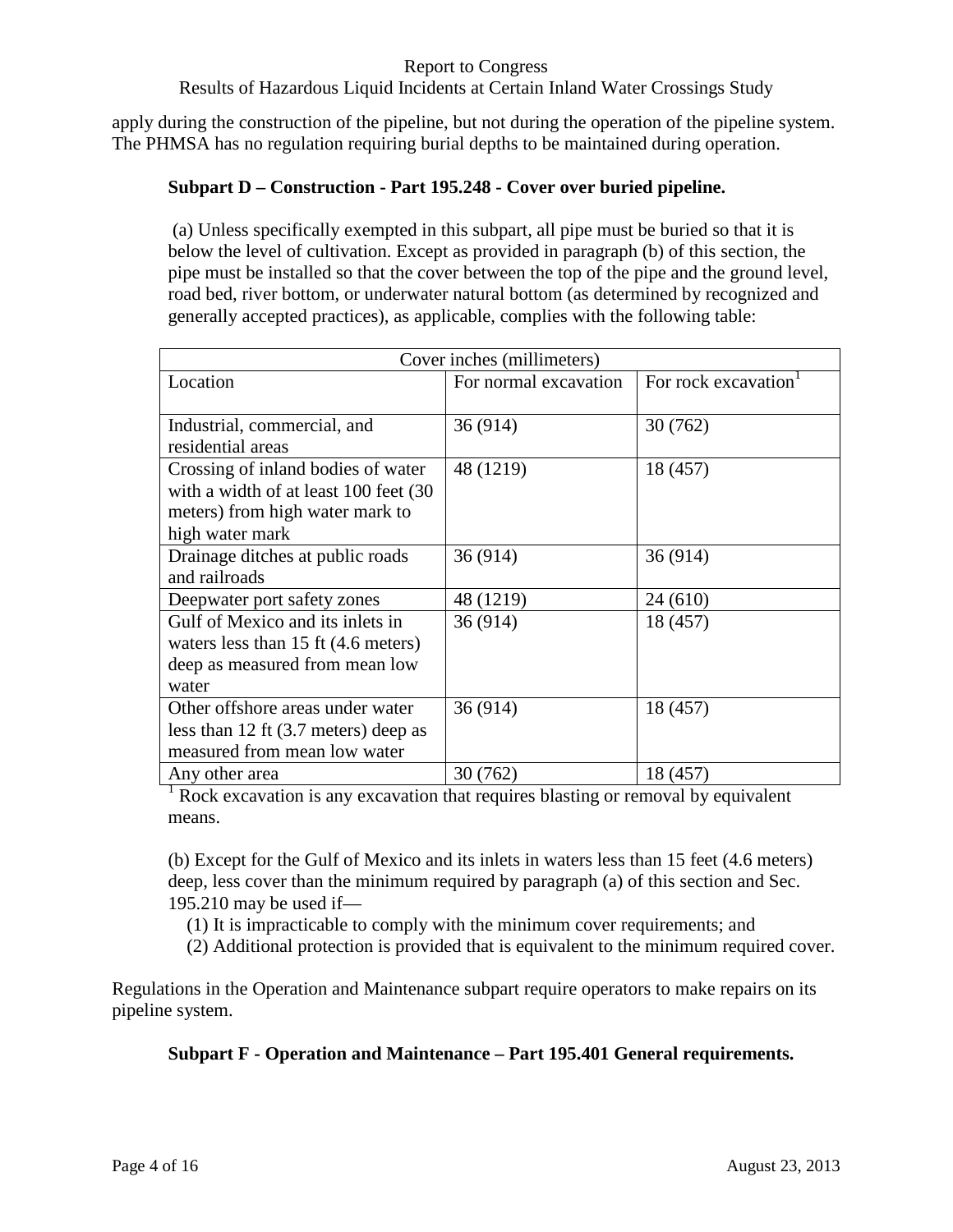Results of Hazardous Liquid Incidents at Certain Inland Water Crossings Study

(b) An operator must make repairs on its pipeline system according to the following requirements:

(1) *Non Integrity management repairs.* Whenever an operator discovers any condition that could adversely affect the safe operation of its pipeline system, it must correct the condition within a reasonable time. However, if the condition is of such a nature that it presents an immediate hazard to persons or property, the operator may not operate the affected part of the system until it has corrected the unsafe condition.

(2) *Integrity management repairs.* When an operator discovers a condition on a pipeline covered under § 195.452, the operator must correct the condition as prescribed in § 195.452(h).

Regulations in the Operation and Maintenance subpart require operators to inspect surface conditions above pipelines every three weeks and inspect each crossing under a navigable waterway, at intervals not exceeding five years, to determine the condition of the crossing.

### **Subpart F - Operation and Maintenance – Part 195.412 Inspections of rights-of-way and crossings under navigable waters.**

(a) Each operator shall, at intervals not exceeding 3 weeks, but at least 26 times each calendar year, inspect the surface conditions on or adjacent to each pipeline right-of-way. Methods of inspection include walking, driving, flying or other appropriate means of traversing the right-of-way.

(b) Except for offshore pipelines, each operator shall, at intervals not exceeding 5 years, inspect each crossing under a navigable waterway to determine the condition of the crossing.

## **E. Integrity Management (IM) Oversight**

The PHMSA's oversight program for IM includes specific inspection protocols that guide inspectors to examine the operator's leak detection capabilities and periodic evaluations, including the basis for any decision to modify the means of leak detection currently employed on a pipeline. The PHMSA inspectors are trained and instructed to inspect the following characteristics of an operator's program for evaluating leak detection capabilities:

1. Inclusion of all seven of the required system risk evaluation factors in Part  $195.452(i)(3)$ . If all required factors are not considered, a basis for excluding the evaluation factor(s) must be documented.

2. Identification and evaluation of a sufficient spectrum of leak scenarios to adequately determine the overall effectiveness of leak detection capability (e.g., "most likely" in addition to "maximum possible").

3. Consideration of additional important evaluation factors such as:

- Current leak detection method for the HCAs;
- Use of SCADA systems;
- Thresholds for leak detection;
- Flow and pressure measurement;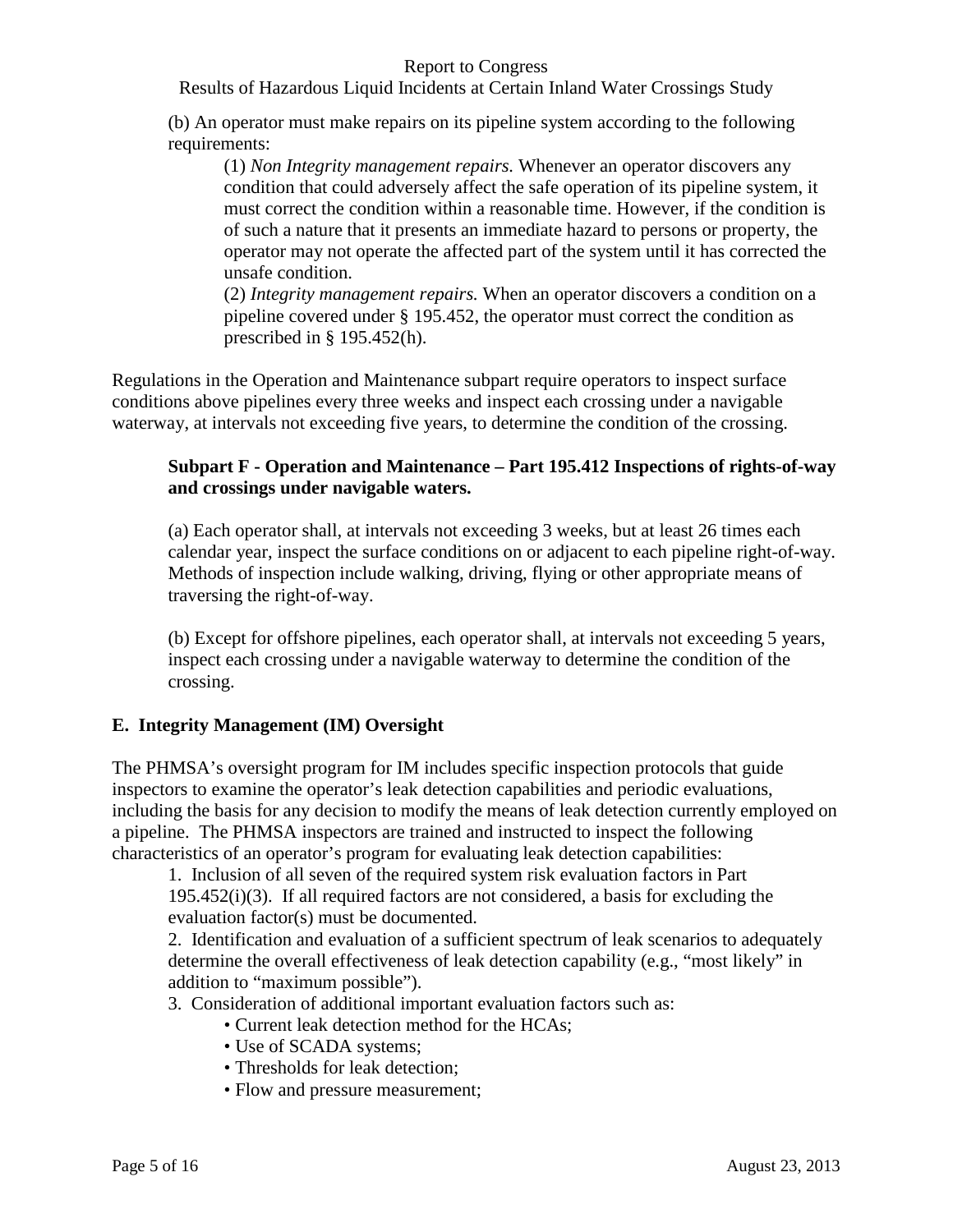Results of Hazardous Liquid Incidents at Certain Inland Water Crossings Study

- Specific procedures for lines that are idle but still under pressure;
- Additional leak detection means for areas in close proximity to sole-source water supplies; and
- Leak detection testing.

4. Evaluation of all modes of line operations including slack line, idled line, static conditions, and the impact of special or unique operating modes.

5. If Computational Pipeline Monitoring (CPM) is part of the leak detection system, CPM is reviewed for compliance with American Petroleum Institute (API) Recommended Practice 1130.

6. Evaluation of leak detection performance during transient conditions, and a strategy to manage any related short-term reduced or inhibited performance.

7. Evaluation of the operational availability and reliability of the leak detection systems, and the operator's process to manage system failures.

8. Consideration of enhancements to existing leak detection capability.

9. Consistent application of a risk-based decision making process for leak detection.

10. A documented basis for all operator reactions credited in the leak detection evaluation (e.g., operational procedures and/or training materials).

11. Measures applied to assure that required actions are accomplished and prudently restored if varying modes of pipeline operations require controllers or other personnel to engage/activate or mute/disable certain attributes of the overall leak detection capabilities.

12. Integration of emergency response procedures and incident mitigation plans with associated leak detection indications.

13. Adequate guidance in documented work processes to assure that operating personnel have the authority and responsibility to initiate response actions, up to and including shutting down the pipeline if warranted.

14. Assurance that supervision is always promptly available if procedures require that operating personnel contact supervision prior to initiating response actions and/or shutting down the pipeline.

PHMSA's inspectors review operator plans and procedures for conducting the leak detection evaluation and check if the considerations listed above have been included. If the operator's leak detection evaluation has been completed, PHMSA's inspectors critically review the technical basis for the evaluations, including the conclusions and recommendations.

## **F. PHMSA Advisory Bulletins**

Since 1993, the Office of Pipeline Safety has published three Advisory Bulletins in the Federal Register that are related to pipeline system crossings of inland water bodies:

## PHMSA Advisory Bulletin #ADB-11-04 July 27, 2011

Advises operators to direct resources to determine the potential effects to their pipeline systems, perform frequent patrols to evaluate right-of-way conditions at water crossings during flooding, determine if flooding has exposed or undermined pipelines as a result of flooding, and perform surveys to determine the depth of cover.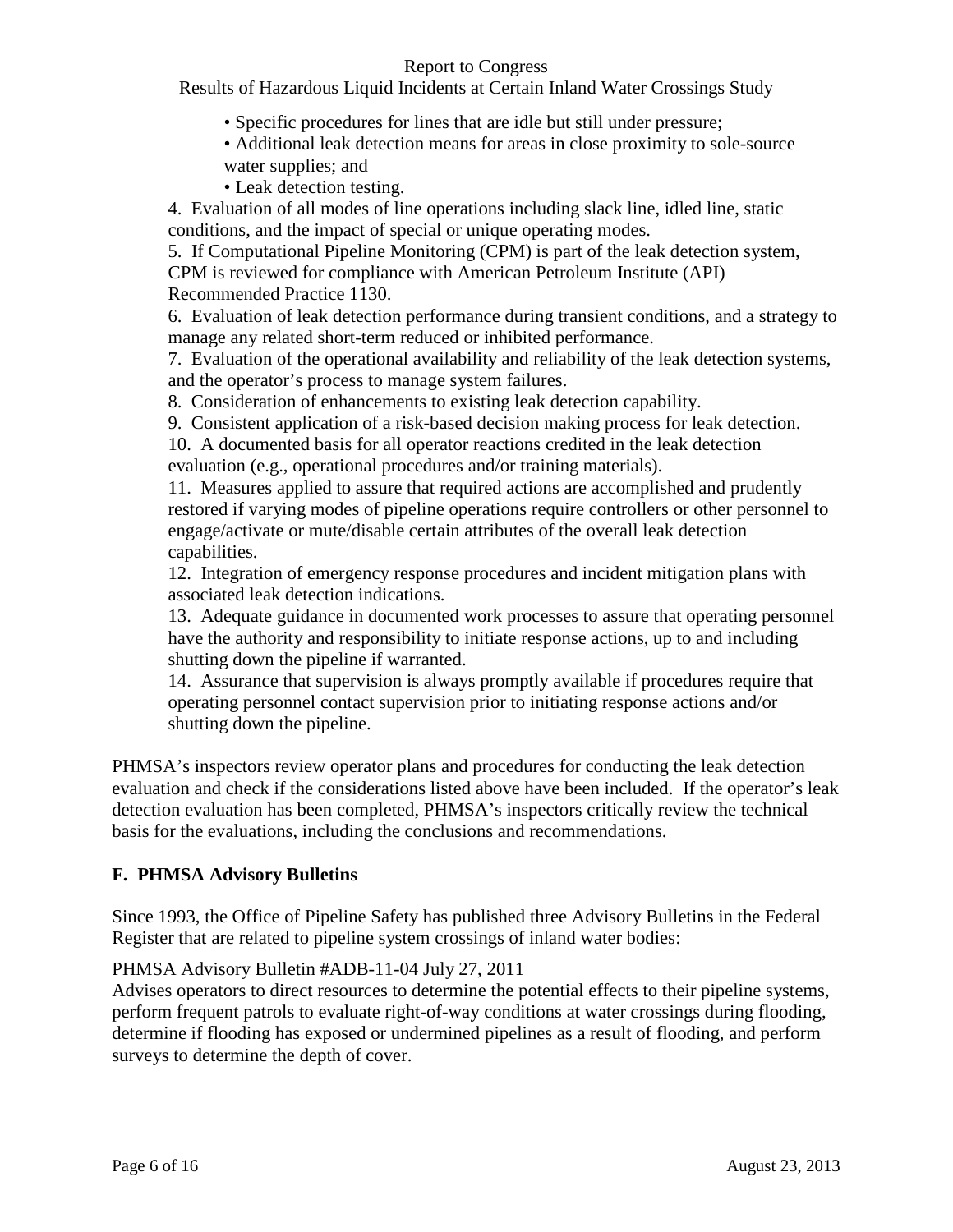## Results of Hazardous Liquid Incidents at Certain Inland Water Crossings Study

RSPA Advisory Bulletin # ADB-94-05 Nov 2, 1994

Advises operators to evaluate rights-of-way condition at water crossings affected by flooding and perform surveys to determine the depth of cover and identify exposed pipelines.

RSPA Advisory Bulletin# ADB-93-03 July 29, 1993

Advises operators to perform frequent patrols to evaluate right-of-way conditions at water crossings during flooding and perform surveys to determine depth of cover.

The complete text of these Advisory Bulletins is shown in Appendix I.

# **G. Accidents from 1991 to 2009**

For accidents before 2010, the data format does not specifically identify whether the accident occurred at an inland water crossing. For reports ranging from 1991 through 2009, PHMSA searched the narrative portion of the accident report for key words indicating the accident occurred at a water crossing. Reports from 1991 through 2001 caused by outside force damage with a damage-type of "mudslide" or "washout" were reviewed. Reports from 2002 through 2009 caused by natural forces with a sub-cause of "heavy rains/floods" were also reviewed.

Hazardous liquid pipeline operators reported 5,094 accidents from 1991 through 2009 and 2,653 exceeded PHMSA's significant incident threshold. The PHMSA determined that 13 accidents from this time period occurred at inland water crossings. All 13 failures exceeded PHMSA's significant incident threshold. These 13 accidents are 0.3 percent of all reported hazardous liquid accidents and 0.5 percent of the hazardous liquid significant incidents. The distribution of accidents by year is:

1993: 2 1994: 5 1995: 1 1998: 1 2005: 2 2007: 1 2009: 1

A depletion of cover, sometimes in the waterway and other times in new channels cut by floodwaters, has been a factor in all 13 of these failures.

Amoco Pipeline Co. reported a 390-barrel gasoline spill in the Big Sioux River along the South Dakota and Iowa border occurring on April 1, 1993. The 6-inch diameter pipeline was severed at a girth weld, and the investigation indicated that the pipeline was partially exposed as a result of scouring.

Williams Pipeline Co. reported a 227-barrel liquefied petroleum gas spill in the Big Sioux River in Iowa occurring on July 3, 1993. The report includes speculation that the 6-inch diameter pipeline was damaged by objects carried by floodwaters.

Exxon Pipeline reported a 492-barrel highly volatile liquid spill in the San Jacinto River in Texas occurring on October 19, 1994. The 8-inch diameter pipeline failed after being washed out at the river crossing.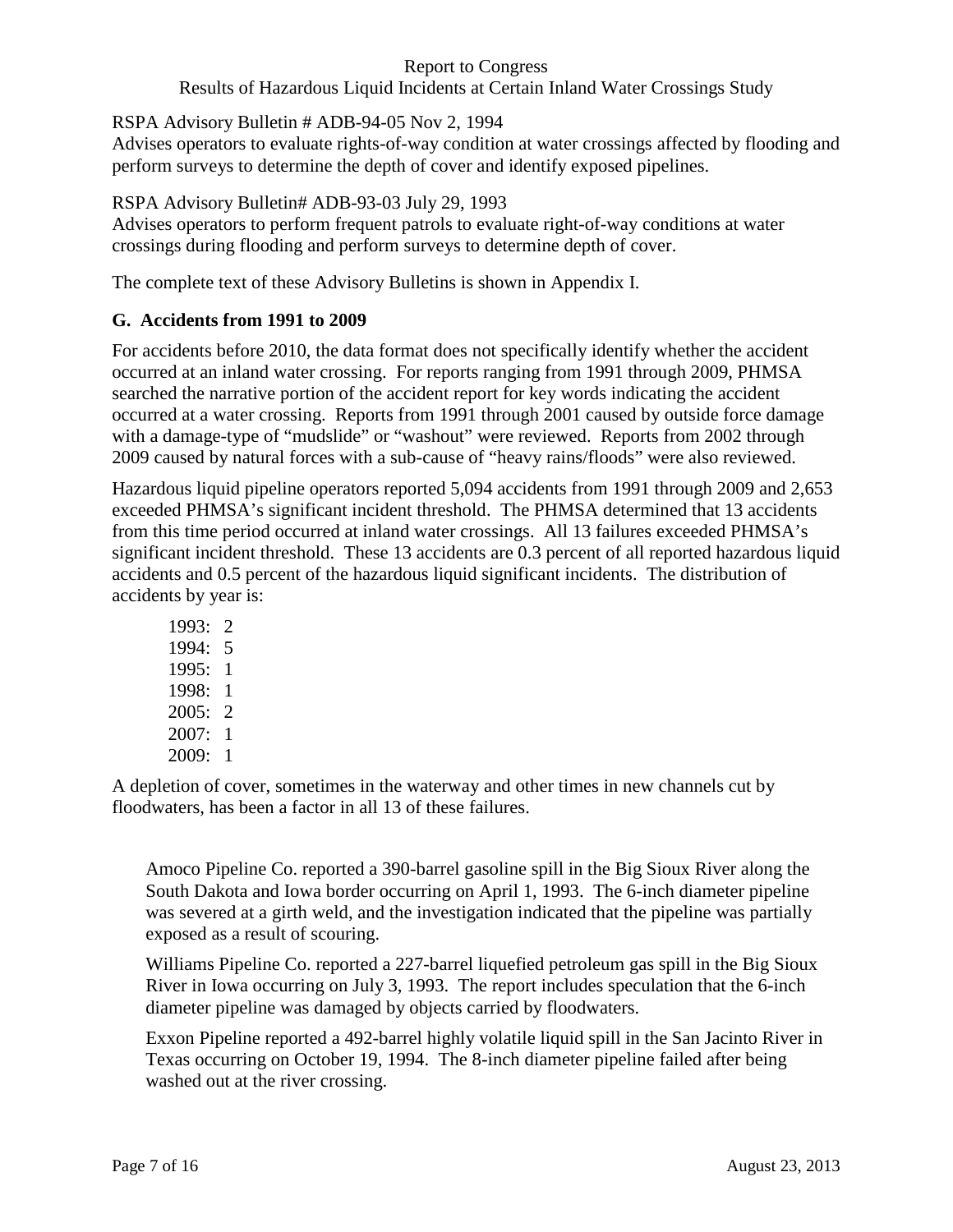#### Results of Hazardous Liquid Incidents at Certain Inland Water Crossings Study

Colonial Pipeline Co reported a 20,000-barrel gasoline spill in the San Jacinto River in Texas occurring on October 20, 1994. The 40-inch diameter pipeline was severed by a new river channel caused by flooding.

Colonial Pipeline Co reported a 10,000-barrel diesel fuel spill in the San Jacinto River in Texas occurring on October 20, 1994. The 36-inch diameter pipeline was severed by the same new river channel as the 40-inch diameter pipeline listed above.

Texaco Pipeline reported a 5,350-barrel crude oil spill in the San Jacinto River in Texas occurring on October 21, 1994. The 20-inch diameter pipeline was severed by a new river channel caused by flooding.

Texas Eastern Product Pipeline reported a 3,181-barrel gasoline spill in the Red River in Louisiana occurring on December 20, 1994. The 20-inch diameter pipeline failed after being washed out during high flow conditions in the river.

Chevron reported a 4,000-barrel crude oil spill in Fresno County, California, occurring on March 11, 1995. The 18-inch diameter pipeline failed at a girth weld after soil eroded from around the pipeline and debris struck the pipeline.

Conoco reported a 1,500-barrel propane spill in Pole Cat Creek in Oklahoma occurring on October 7, 1998. The 10-inch diameter pipeline failed after soil eroded from around the pipeline and debris struck the pipeline.

Mid Valley Pipeline reported a 6,909-barrel crude oil spill in the Kentucky River in Kentucky occurring on January 26, 2005. The 22-inch pipeline failed at a girth weld adjacent to the river due to external stress caused by soil subsidence.

Shell Pipeline Company reported a 3,245-barrel crude oil spill at a levee in Louisiana occurring on September 2, 2005. The 20-inch pipeline passed through a levee that was washed away by the Hurricane Katrina storm surge.

Exxon Mobil reported a 97-barrel highly volatile liquid spill in the Atchafalya River in Louisiana occurring on June 14, 2007. The 8-inch diameter pipeline was exposed by river currents, and a stump lodged under the pipeline contributed to a pinhole leak.

Chevron reported a 5-barrel crude oil spill in Louisiana occurring on December 23, 2009. The failure of the 16-inch pipeline was caused by scouring.

## **H. Accidents from 2010 to October 2012**

From 2010 forward, the accident data specifically indicates if the accident occurred at a water crossing. Hazardous liquid pipeline operators reported 972 accidents from 2010 through October 2012, and 352 exceeded PHMSA's significant incident threshold. Seven of these accident reports indicated that the pipeline crossed a body of water. Two of the accidents occurred in 2010, and five occurred in 2011.

A depletion of cover in the waterway has been a factor in three out of the seven failures. All three of the accidents where depletion of cover was a factor exceeded PHMSA's significant incident threshold. These three accidents are 0.3 percent of all reported hazardous liquid accidents and 0.9 percent of the hazardous liquid significant incidents.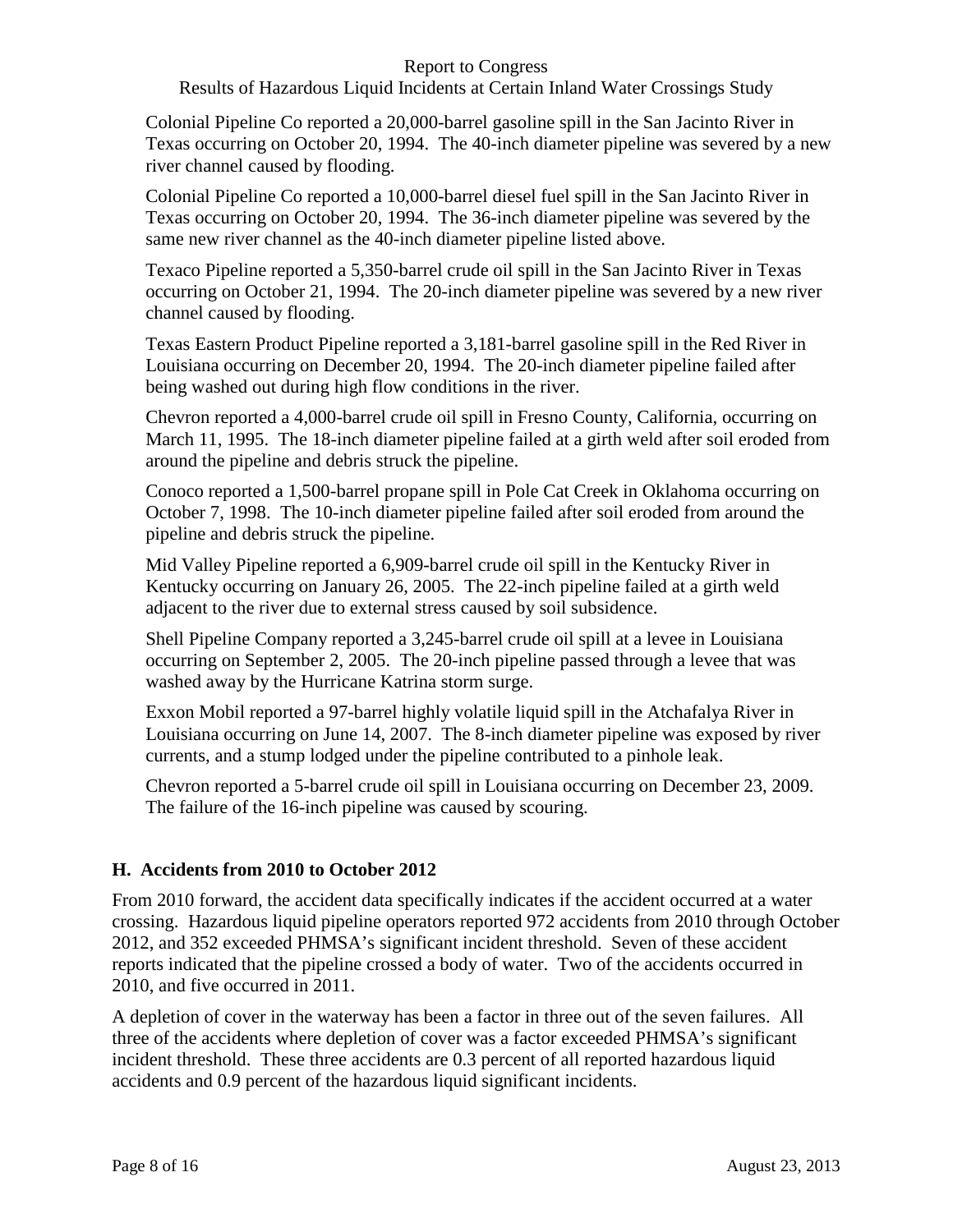#### Results of Hazardous Liquid Incidents at Certain Inland Water Crossings Study

Sunoco Pipeline reported a 0.02-barrel crude oil spill in Pawnee Creek in Oklahoma occurring on April 10, 2010. The 8-inch pipeline was buried at a depth of 36 inches, and the failure was caused by a defective weld.

Coffeyville Resources Crude Transportation reported a 199-barrel crude oil spill in Cotton Creek in Oklahoma occurring on December 9, 2010. The 8-inch pipeline was buried at a depth of 36 inches, and the failure was caused by internal corrosion.

Coffeyville Resources Crude Transportation reported a 95-barrel crude oil spill in Hafner Run Creek in Kansas occurring on May 3, 2011. The 8-inch pipeline was buried at a depth of 48 inches, and the failure was caused by internal corrosion.

ExxonMobil reported a 1,509-barrel crude oil spill in the Yellowstone River in Montana occurring on July 1, 2011. The pipeline was exposed during flood and high water conditions that persisted for more than a month. The pipeline failed at a girth weld as a result of external loading caused by exposure to flood conditions.

NuStar Pipeline Operating partnership reported a 100-barrel anhydrous ammonia spill in the Missouri River in Nebraska occurring on July 15, 2011. The 6-inch diameter pipeline was exposed by scouring during extreme flooding.

Enterprise Products Operating LLC reported a 675-barrel natural gasoline spill adjacent to the Missouri River in Iowa on August 13, 2011. The pipeline was exposed by flood waters and failed at a girth weld due to external loading.

Phillips 66 Pipeline reported a 1.7-barrel crude oil spill in the Red River in Texas occurring on September 13, 2011. The pipeline was buried 25 feet beneath the river bottom. The pipeline was not removed for examination, so the cause of the failure is unknown.

## **I. Environmental Consequences of Spills**

The volume and commodity data for the 16 accidents where depletion of cover was a factor is shown in Appendix II. Three separate volumes are provided: gross spill, recovered, and net spill. The environmental consequences of a spill vary greatly by commodity. Crude oil has a very low evaporation rate and persists as a liquid at atmospheric conditions. Refined petroleum products, such as gasoline and fuel oil, have a higher evaporation rate than crude oil but may remain liquid long enough to harm animals and threaten water supplies. Highly volatile liquids generally evaporate as they spill from the pipeline.

These commodity characteristics are reflected in the volume recovered data. Only crude oil was able to be recovered during the emergency response. Pipeline failures caused by the October 1994 flooding of the San Jacinto River in Harris County, TX account for 62 percent of the gross spill volume. The failures were evenly distributed among crude oil, refined petroleum products and highly volatile liquids. Fifty-nine percent of the gross spill volume was released from refined petroleum products pipelines.

| Commodity | # of    | Gross Spill | Recovered | Net Spill |
|-----------|---------|-------------|-----------|-----------|
|           | Reports | (barrels)   | (barrels) | (barrels) |
| Crude Oil |         | 21,018      | 6,892     | 14,126    |

|  |  |  |  | Table 1 - Hazardous Liquid Accidents at Inland Water Body Crossings |
|--|--|--|--|---------------------------------------------------------------------|
|  |  |  |  |                                                                     |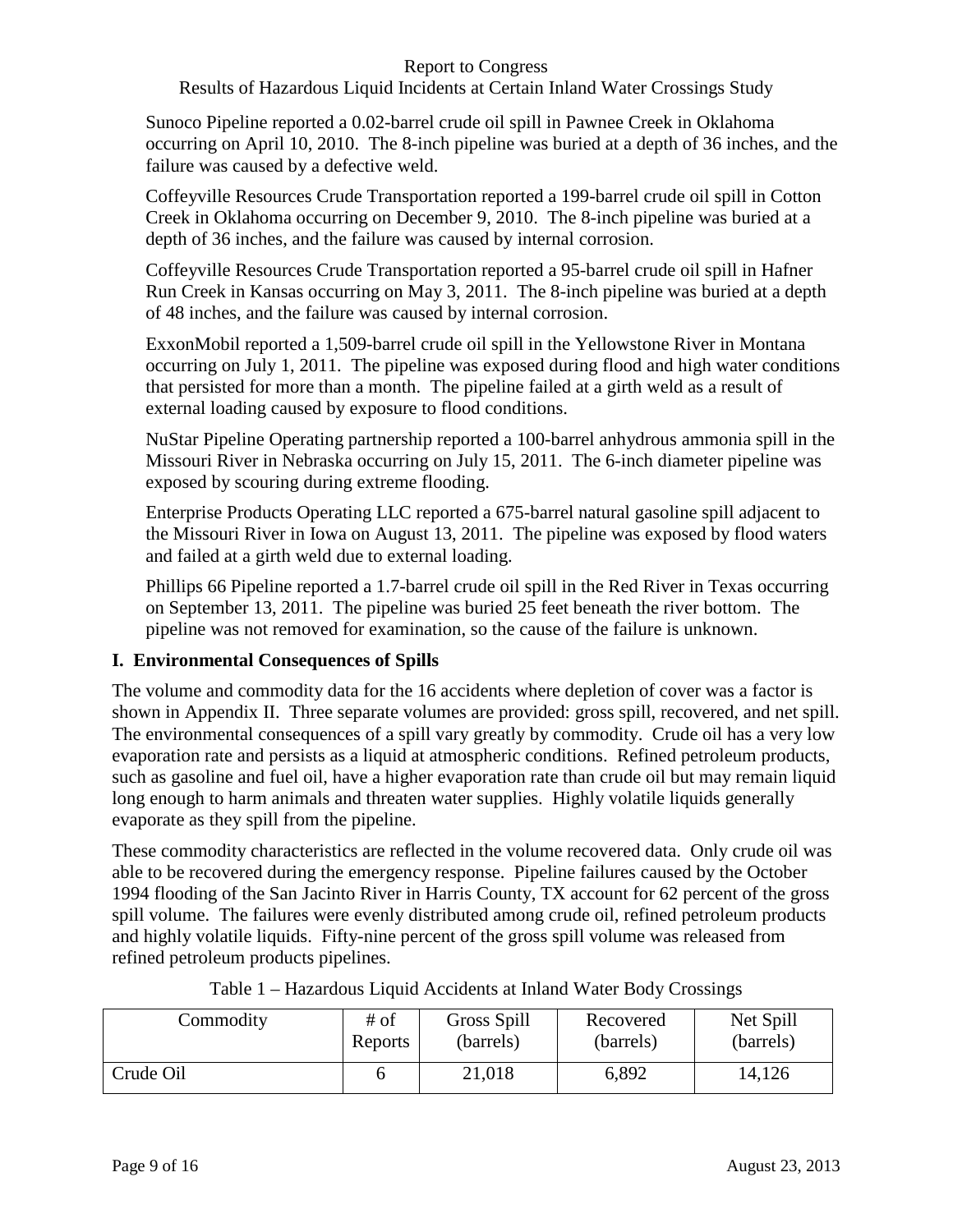Report to Congress Results of Hazardous Liquid Incidents at Certain Inland Water Crossings Study

| Commodity                         | # of<br>Reports | Gross Spill<br>(barrels) | Recovered<br>(barrels) | Net Spill<br>(barrels) |
|-----------------------------------|-----------------|--------------------------|------------------------|------------------------|
| <b>Refined Petroleum Products</b> |                 | 34,246                   |                        | 34,246                 |
| <b>Highly Volatile Liquids</b>    |                 | 2,416                    |                        | 2,416                  |

## **J. Conclusions**

A depletion of cover, sometimes in the waterway and other times in new channels cut by floodwaters, has been a factor in at least 16 accidents reported to PHMSA from 1991 through late 2012. The dynamic and unique nature of rivers and flood plains has also been a factor in each accident. These 16 accidents are 0.3 percent of all reported hazardous liquid accidents and 0.5 percent of the hazardous liquid significant incidents.

The PHMSA will report to Congress again within one year with an update on plans to ensure the sufficiency of PHMSA regulations regarding pipeline depth of cover.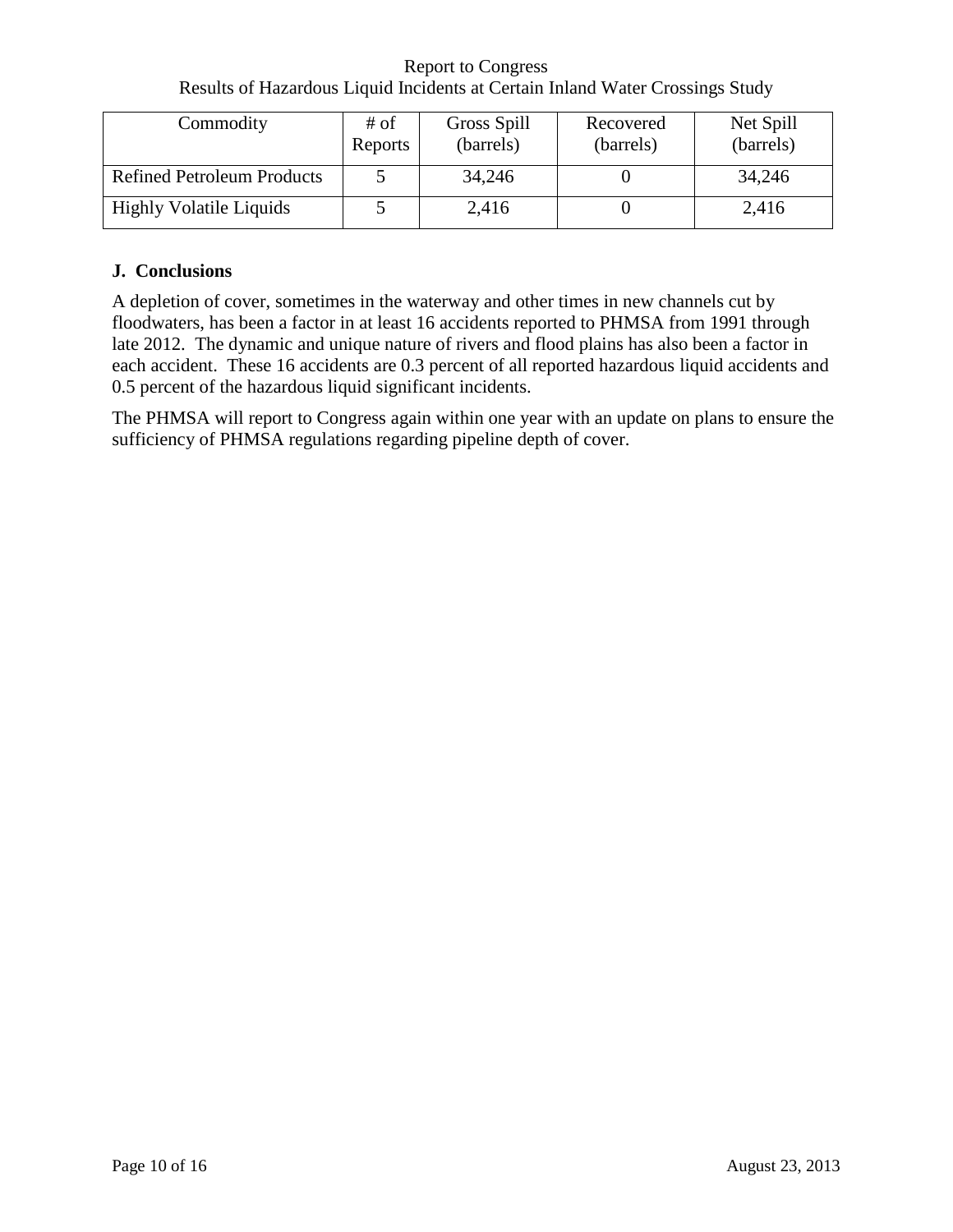## Appendix I PHMSA Advisory Bulletins

#### *Advisory Bulletin (ADB–11–04)*

*To:* Owners and operators of gas and hazardous liquid pipeline systems.

*Subject:* Potential for damage to pipeline facilities caused by severe flooding.

*Advisory:* Severe flooding can adversely affect the safe operation of a pipeline. Operators need to direct their resources in a manner that will enable them to determine the potential effects of flooding on their pipeline systems.

Operators are urged to take the following actions to prevent and mitigate damage to pipeline facilities and ensure public and environmental safety in areas affected by flooding:

- 1. Evaluate the accessibility of pipeline facilities that may be in jeopardy, such as valve settings, which are needed to isolate water crossings or other sections of a pipeline.
- 2. Above the level of anticipated flooding, as appropriate.
- 3. Coordinate with emergency and spill responders on pipeline location and condition. Provide maps and other relevant information to such responders.
- 4. Coordinate with other pipeline operators in the flood area and establish emergency response centers to act as a liaison for pipeline problems and solutions.
- 5. Deploy personnel so that they will be in position to take emergency actions, such as shut down, isolation, or containment.
- 6. Determine if facilities that are normally above ground (e.g., valves, regulators, relief sets, etc.) have become submerged and are in danger of being struck by vessels or debris; if possible, such facilities should be marked with an appropriate buoy with Coast Guard approval.
- 7. Perform frequent patrols, including appropriate over flights, to evaluate right-of-way conditions at water crossings during flooding and after waters subside. Determine if flooding has exposed or undermined pipelines as a result of new river channels cut by the flooding or by erosion or scouring.
- 8. Perform surveys to determine the depth of cover over pipelines and the condition of any exposed pipelines, such as those crossing scour holes. Where appropriate, surveys of underwater pipe should include the use of visual inspection by divers or instrumented detection. Information gathered by these surveys should be shared with affected landowners. Agricultural agencies may help to inform farmers of the potential hazard from reduced cover over pipelines.
- 9. Ensure that line markers are still in place or replaced in a timely manner. Notify contractors, highway departments, and others involved in post-flood restoration activities of the presence of pipelines and the risks posed by reduced cover. If a pipeline has suffered damage, is shut-in, or is being operated at a reduced pressure as a precautionary measure as a result of flooding, the operator should advise the appropriate PHMSA Regional Office or State pipeline safety authority before returning the line to service, increasing its operating pressure, or otherwise changing its operating status. PHMSA or the State will review all available information and advise the operator, on a case-by-case basis, whether and to what extent a line can safely be returned to full service. Issued in Washington, DC, on July 22, 2011.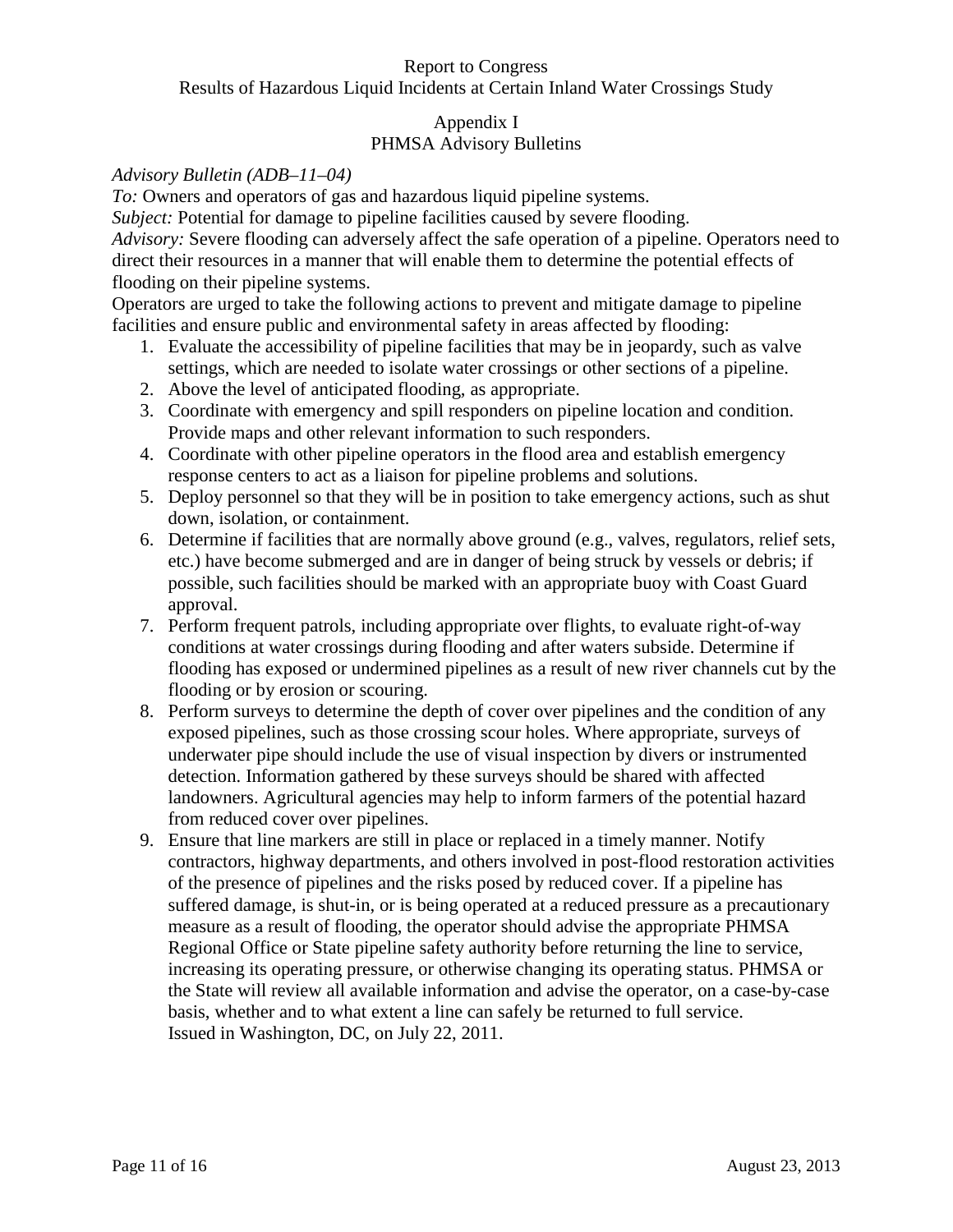Results of Hazardous Liquid Incidents at Certain Inland Water Crossings Study

## **Pipeline Safety Advisory Bulletin ADB-94-05; Pipelines Affected by Flooding**

## **AGENCY: Research and Special Programs Administration (RSPA), DOT.**

**ACTION:** Advisory to each owner or operator of a hazardous liquid or natural gas transmission pipeline operating in areas that may be subject to severe flooding.

**SUMMARY:** This advisory is for all operators of pipelines which may be affected by flooding. It provides observations from RSPA, Texas Railroad Commission (TRC), and other federal and state agencies as a result of the recent floods near Houston. This advisory also includes actions that operators should consider taking to assure the integrity of pipelines in case of flooding.

#### **Background**

As the result of unprecedented flooding of rivers and streams in the Houston area, seven natural gas and hazardous liquid pipelines failed in or near the San Jacinto River over the three day period October 19-21, 1994. These failures included: an Exxon 8-inch diameter LPG line; an Exxon 8-inch diameter fuel line; an Exxon 20-inch diameter hazardous liquid line; a Colonial 40 inch diameter products (gasoline) line; a Colonial 36-inch diameter products (heating oil) line; a Texaco 20-inch diameter crude oil line; and a Valero 12-inch diameter natural gas line. While no determination of cause of failure has been made for any of these lines, RSPA and the TRC believe that the extreme flooding by the San Jacinto River was probably a substantial contributing factor in each of the failures.

The damage to pipelines caused by the flood may have resulted either from the extreme force of the flowing water, as the San Jacinto carved new temporary channels, or from pipelines being struck by heavy debris that was reported as having flowed down river at the height of the flooding. Because RSPA and the TRC cannot at this time determine the exact effects of the flooding, operators should consider the potential effects of flooding as posing a possible threat to the integrity of their lines.

## **Advisory**

As the result of seven natural gas and hazardous liquid pipeline flood-related failures in or near the San Jacinto River in Texas on October 19-21, 1994, operators should consider the actions recommended in this Advisory Bulletin for application to pipelines located in any area of the United States subject to widespread flooding.

RSPA pipeline safety regulations in 49 CFR 192.613 for natural gas pipelines, and 49 CFR 195.401 for hazardous liquid pipelines, requires an operator to maintain continuing surveillance of its facilities and to correct damage to its pipeline that could affect the safe operation of the pipeline (such as damage that may result from extreme flood conditions). If the operator of a natural gas pipeline determines that the pipeline is in unsatisfactory condition and no immediate hazard exists, the operator must recondition or phase out the segment involved, or reduce the maximum allowable operating pressure. For hazardous liquid pipelines, if the condition presents an immediate hazard to persons or property, the operator may not operate the affected part of the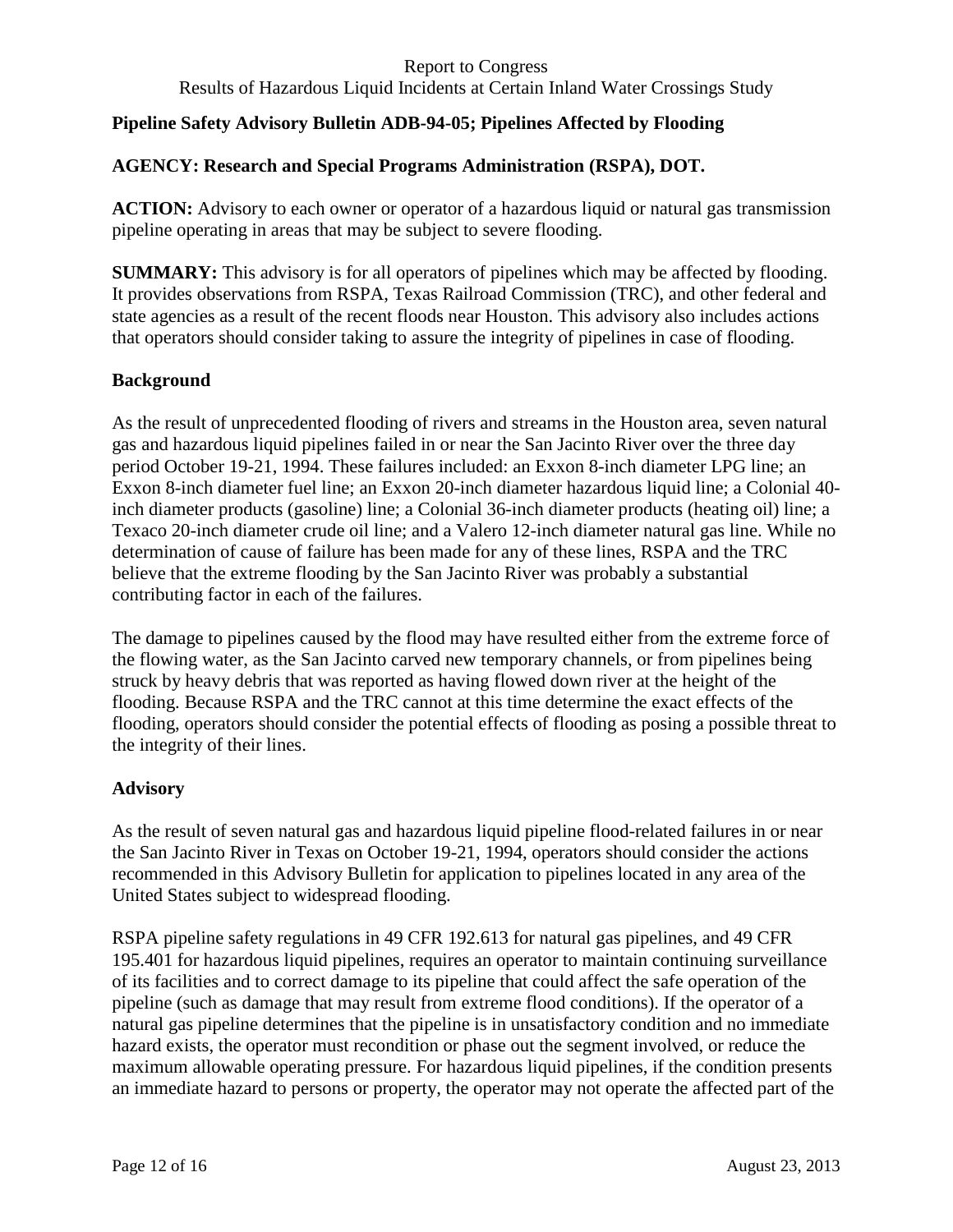## Results of Hazardous Liquid Incidents at Certain Inland Water Crossings Study

system until the unsafe condition is corrected. In summary, if the operator has reason to believe that flooding has adversely affected, or will adversely affect, its pipeline, the operator must take corrective or preventative action.

In addition, operators must consider the application of RSPA's reporting requirements in 49 CFR Part 191, and subpart B of 49 CFR Part 195, as well as applicable state requirements, that require operators to submit telephonic and written reports when natural gas or hazardous liquids are released causing damages meeting the reporting thresholds. Finally, RSPA regulations also require operators to submit reports of safety-related conditions involving potentially unsafe conditions on natural gas and hazardous liquid pipelines (49 CFR 191.23 and 191.25, and 49 CFR 195.55 and 195.56).

Operators need to direct their resources in a manner that will enable them to determine the potential effects of the flooding on their systems, and take the following actions as appropriate: • Deploy personnel so that they will be in position to take emergency actions, such as shut down, isolation, or containment

• Extend regulator vents and relief stacks above the level of anticipated flooding, as appropriate.

• Evaluate the accessibility of pipeline facilities that may be in jeopardy, such as valve settings, needed to isolate water crossings or other sections of a pipeline.

• Perform frequent patrols; including over flights as appropriate, to evaluate right-of-way conditions at water crossings during flooding and after waters subside. Determine if flooding has exposed or undermined pipelines as a result of new river channels cut by the flooding or by erosion or scouring.

• Coordinate with emergency and spill responders on pipeline location and condition, and provide maps and other relevant information to them.

• Coordinate with other pipeline operators in the flood area and establish emergency response centers to act as liaison for pipeline problems and solutions.

• Determine if facilities which are normally above ground (e.g., valves, regulators, relief sets, etc.) have become submerged and are in danger of being struck by vessels or debris; if possible, such facilities may be marked with an appropriate buoy with Coast Guard approval.

• Perform surveys to determine the depth of cover over pipelines and the condition of any exposed pipelines, such as those crossing scour holes. Where appropriate, surveys of underwater pipe should include the use of visual inspection by divers or instrumented detection. Information gathered by these surveys should be shared with landowners. Agricultural agencies may help to inform farmers of the potential hazard from reduced cover over pipelines.

• Assure that line markers are still in place or are replaced in a timely manner, and notify contractors, highway departments, and others involved in post-flood restoration activities of the presence of pipelines and the risks posed by reduced cover.

If a pipeline operator has suffered damage to its line, or has shut in the line, or has operated at a reduced pressure as a precautionary measure during the flood, the operator should advise the State Pipeline Safety Office (for intrastate lines), or RSPA's Regional Pipeline Safety Office (interstate lines) prior to returning the line to service, on increasing the operating pressure, or otherwise changing the operating status of the line. The State Safety Division or the RSPA Regional Pipeline Safety Office, as appropriate, will advise on a case-by-case basis whether, and under what conditions, a line can safely be returned to full service.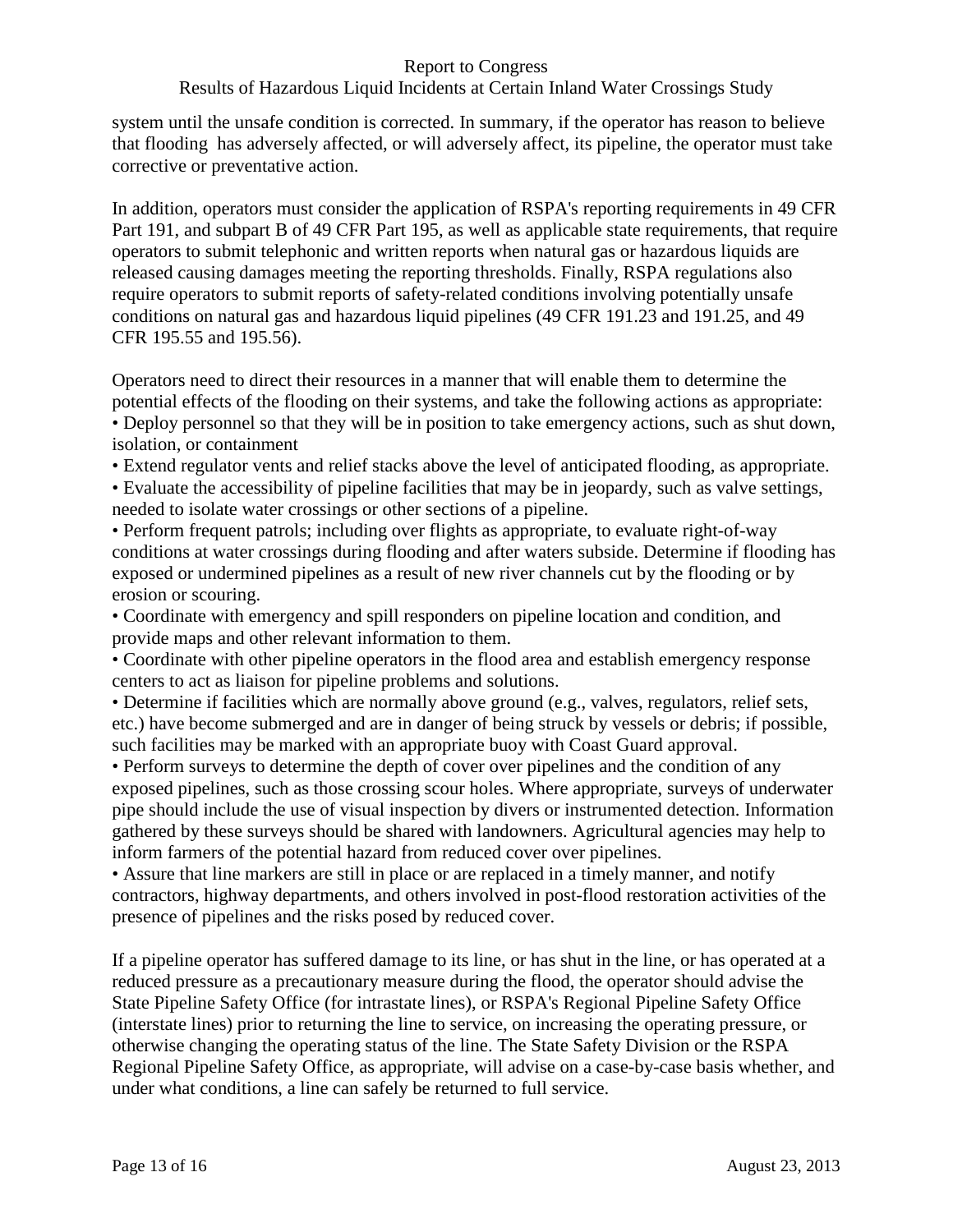Results of Hazardous Liquid Incidents at Certain Inland Water Crossings Study

Issued in Washington, D.C. on October 28, 1994.

#### **Advisory Bulletin: ADB-93-03**

**To:** Owners and Operators of Hazardous Liquid and Natural Gas Pipelines

**Subject:** Advisory to Owners and Operators of Hazardous Liquid and Natural Gas Pipeline

Facilities in Areas of Flooding

#### **Purpose:**

Extended periods of rain and flooding in Midwestern states have resulted in the potential for conditions that threaten the safety of pipelines. The Office of Pipeline Safety (OPS), RSPA, has issued this advisory bulletin to pipeline operators in those flood areas to advise them of measures they should consider to assure the safety of those pipelines. In particular, pipeline operators should review emergency plans to assure they adequately cover conditions possible in the current severe flooding.

#### **Advisory:**

For compliance with 49 CFR Sections  $192.615(a)(3)(iv)$  Emergency Plans and  $195.402(e)(2)$ Emergencies, pipeline operators must develop procedures for a prompt and effective response to natural disasters including flooding. In developing and reviewing emergency plans and procedures for natural disasters, operators should consider, as applicable to their pipeline systems, each of the actions outlined below:

Preventive Actions: Operators need to be alert to conditions that may adversely affect their pipelines and should consider the following actions:

- Be alert to flooding and have personnel available for emergency response actions such as shutdown, isolation, and containment.
- Consider extending regulator vents and relief stacks above the level of anticipated flooding as appropriate.
- Evaluate the accessibility of pipeline facilities, such as valve settings needed to isolate water crossings or other sections of pipelines that might be jeopardized.
- Perform frequent patrols to evaluate right-of-way conditions at water crossings during flooding and after waters subside. Determine if flooding has exposed and/or undermined pipelines as a result of forming new channels or erosion of riverbeds.
- Coordinate with other pipeline companies in the flood area and provide personnel to emergency response centers to act as a liaison for pipeline issues. Provide maps and information on pipeline location and condition to emergency responders.
- Determine if normally aboveground facilities (valves, regulator, and relief sets, etc.) that have become submerged could be struck by craft operating in flooded areas and supply maps to emergency response center and mark with buoys as appropriate.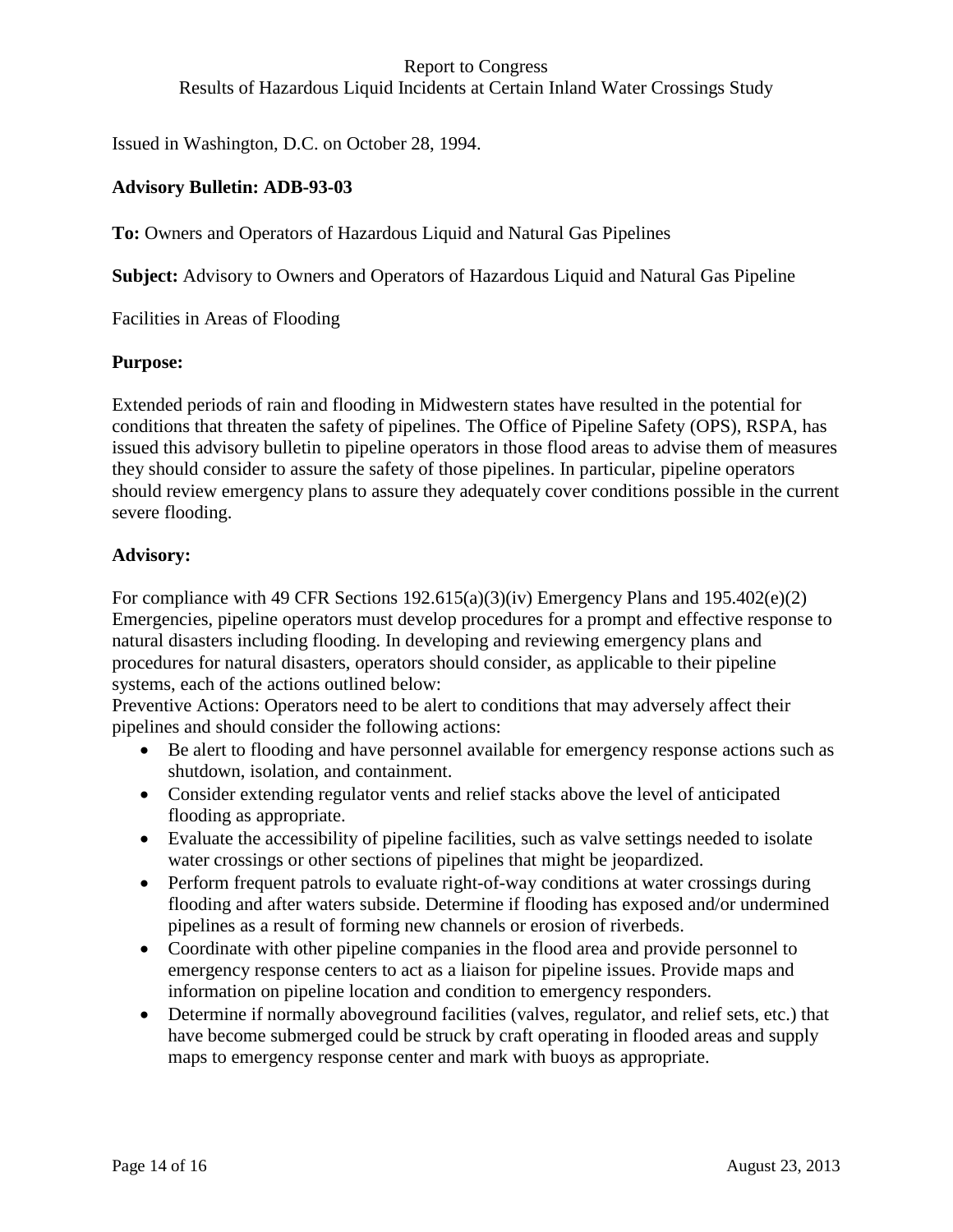Results of Hazardous Liquid Incidents at Certain Inland Water Crossings Study

- Perform surveys to determine the depth of cover over pipelines and notify landowners of reduced cover. Agricultural agencies may be helpful in reminding farmers of the potential hazard of reduced cover over pipelines.
- Assure that line markers are still in place and remind contractors, highway departments, and others involved in excavation and clearing activities associated with flood clean-up of the presence of pipelines and the operating hazards that could occur due to reduced pipeline cover.

#### **Background:**

Damage to a pipeline may occur as a result of additional stresses imposed on piping by undermining of the support structure and by impact and/or waterborne forces. Washouts and erosion may result in loss of support for both buried and exposed pipelines. The flow of water against an exposed pipeline may also result in forces sufficient to cause a failure. These forces are increased by the accumulation of debris against the pipeline. Reduction of cover over pipelines in farmland may also result in the pipeline being struck by equipment used in farming or clean-up operations.

Additionally, the safety of valves, regulator, and relief sets, and other facilities normally aboveground, or above water, is jeopardized when covered by water. This threat is posed, not only by operational factors, but also by the possibility of damage by outside forces, floating debris, current, and craft operating on the water. Boaters involved in rescue operations, emergency support functions, sightseeing, and other activities, are generally not aware of the seriousness of an incident that could result from their craft damaging a pipeline facility that is unseen beneath the surface of the water. Depending on the size of the craft and the pipeline facility struck, significant pipeline damage may result. Pipeline failure could occur immediately or in the future.

Issued in Washington, DC, on July 29, 1993.